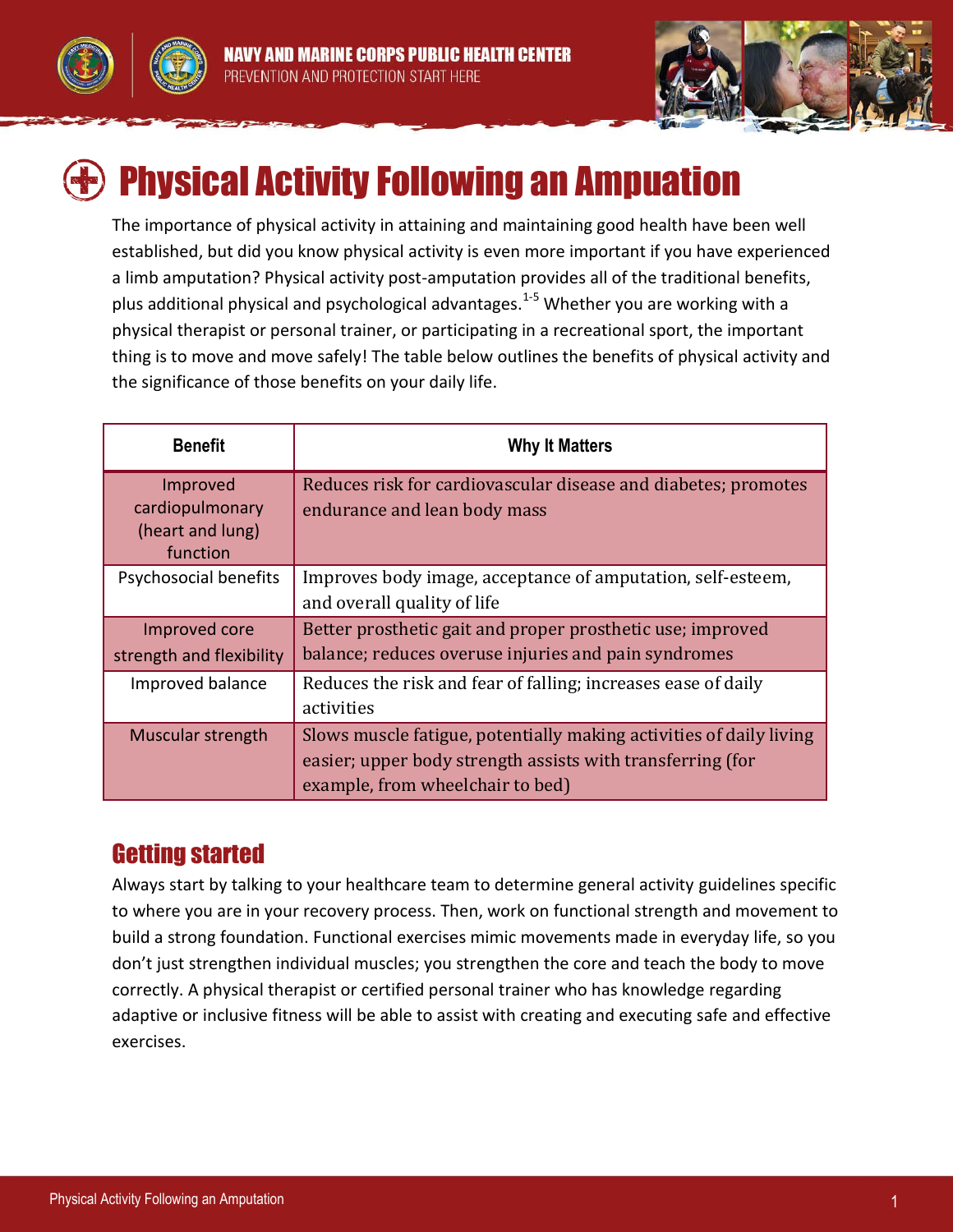





One challenge some people encounter is finding the balance between being physically active and allowing for proper rest and energy conservation. Rest includes taking breaks in between activities, getting quality sleep and proper nutrition, and not extending your body beyond its current capabilities.<sup>6</sup> Energy conservation relies on good planning and efficiency. For example, if doing laundry tends to tire you out, break it down into steps such as emptying the dryer, folding the laundry, and putting it away, and rest in between each step. This is especially important if you have something later in the day that will require you to have energy left over, such as a physical therapy session or a family birthday celebration.<sup>7</sup> Talking to your healthcare team to develop a strategy in advance will help strike this balance, but understanding and listening to your body is also crucial.

## Learning more

Check out the resources below to learn more about the benefits of physical activity, and how you can incorporate stretching, strength training, and aerobic conditioning into your daily routine at any stage of recovery.

- Sailors and Coast Guardsmen can contact [Navy Wounded Warrior Safe Harbor](http://safeharbor.navylive.dodlive.mil/) to learn more about their [Adaptive Athletic Reconditioning](http://safeharbor.navylive.dodlive.mil/files/2013/05/NWW-AA-Fact-Sheet1.pdf) program.
- Marines can check out the [Marine Corps Wounded Warrior Regiment](http://www.woundedwarriorregiment.org/) [Athlete](http://www.woundedwarriorregiment.org/wwr/assets/File/FactSheets/Warrior_Athlete_Reconditioning_Program_Slick_Sheet.pdf)  [Reconditioning Program.](http://www.woundedwarriorregiment.org/wwr/assets/File/FactSheets/Warrior_Athlete_Reconditioning_Program_Slick_Sheet.pdf)
- The [afterdeployment.mil](http://afterdeployment.t2.health.mil/) site offers a [booklet on recovering from a physical injury,](http://afterdeployment.t2.health.mil/sites/default/files/library/physical-injury/index.html) including tips for staying active.
- The [Amputee Coalition](http://www.amputee-coalition.org/) has a variety of [physical activity resources](http://www.amputee-coalition.org/limb-loss-resource-center/resources-by-topic/physical-activity/index.html) for amputees, including exercise suggestions and testimonials.
- The [Wounded Warrior Project](http://www.woundedwarriorproject.org/) offers [Physical Health and Wellness programs](http://www.woundedwarriorproject.org/programs/physical-health-wellness.aspx) designed to reduce stress, combat depression, and promote an overall healthy and active lifestyle by encouraging participation in fun, educational activities.